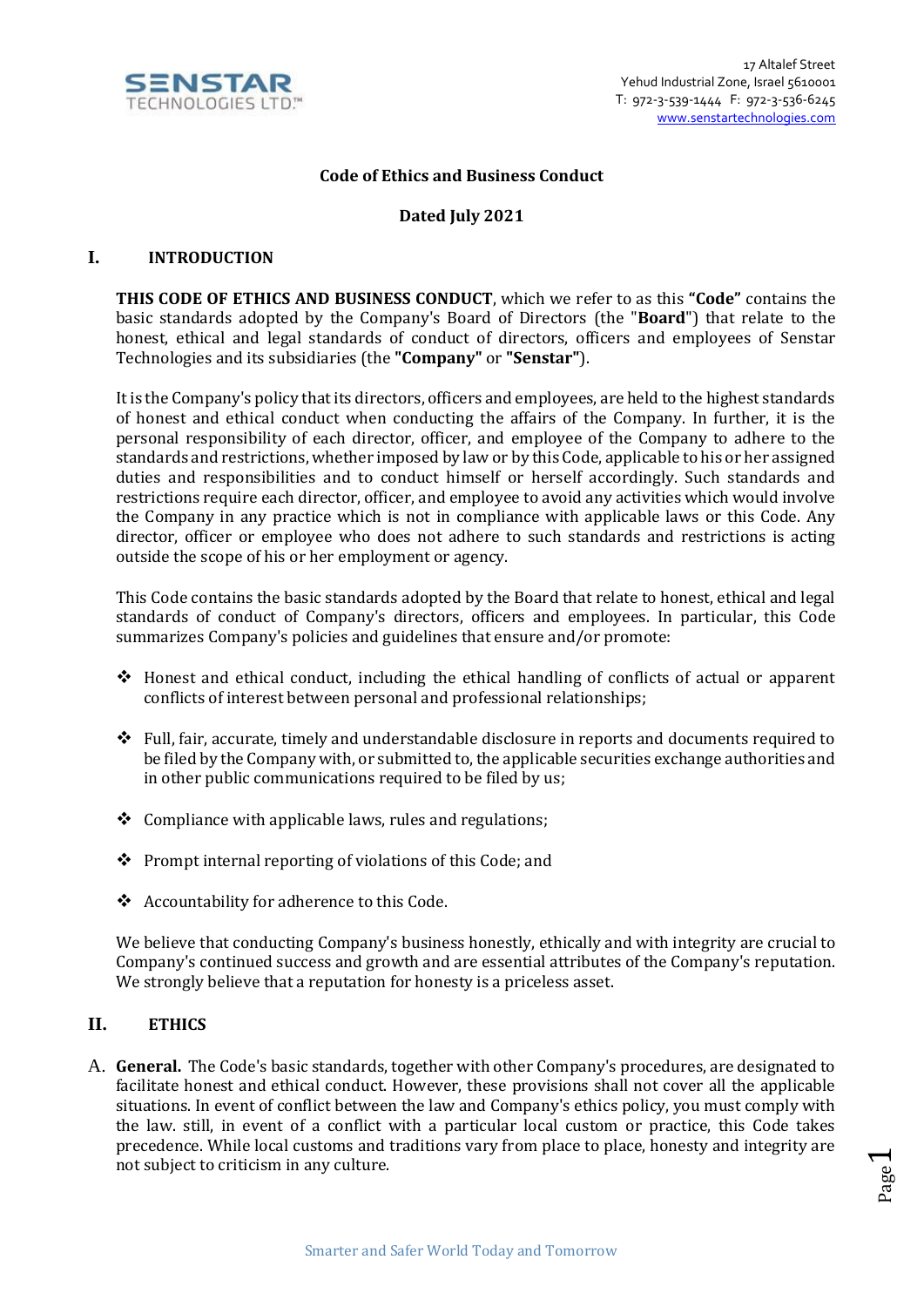

- B. **Compliance with Law**. It is the Company's policy to observe and comply with all laws, rules and regulations of governmental agencies and authorities applicable to the Company or the conduct of Company's business wherever located. Company's directors, officers, and employees are not expected to know the details of all applicable laws, rules and regulations. However, they are expected to be familiar with Company's published policies and procedures and to seek advice from the Company's legal consultants if they have any questions about whether a legal requirement applies to a particular situation or what conduct may be required to comply with any law, rule or regulation.
- C. **Honest and Ethical Conduct**. Beyond legal compliance, all Company's directors, officers, and employees are expected to observe high standards of business and personal ethics in the execution of their assigned duties and responsibilities. This requires the practice of honesty, integrity and fair dealing in every aspect of dealing with other Company's employees, the public, the business community, shareholders, customers, suppliers and governmental and regulatory authorities. The Company's directors, officers and employees should not take unfair advantage of anyone through manipulation, concealment, abuse of privileged information, misrepresentation, or any other unfair dealing or practice. Any director, officer, or employee who does not adhere to such standards is acting outside the scope of his or her employment or agency.
- D. **[Accounting Controls, Procedures & Records](http://www.halliburton.com/about/accounting_controls.jsp)**[.](http://www.halliburton.com/about/accounting_controls.jsp) Applicable laws and Company's policy require the Company to maintain books and records that accurately, timely and fairly reflect its transactions and the dispositions of its assets.
- E. **Nondiscrimination**. Company's policy prohibits unlawful discrimination against shareholders, directors, officers, employees, customers or suppliers on account of race, color, age, sex, sexual orientation, religion or national origin. All persons will be treated with dignity and respect and they will not be unreasonably interfered with in the conduct of their duties and responsibilities.

# **III. CONFIDENTIALITY**

- A. **General**. Company's directors, officers and employees are obliged to protect Company's proprietary information. Such information includes intellectual property such as trade secrets, patents, trademarks and copyrights, as well as business, marketing, financial, human resources, technical and administrative information that has not been properly released to the public domain (the "**Propriety Information**"). Unauthorized use or distribution of Propriety Information violates Company's policy.
- B. **No Disclosure of the Company's Propriety Information.** No director, officer, or employee entrusted with, or otherwise knowledgeable about the Propriety Information, shall disclose such Propriety Information outside the Company, either during or after employment or other service to the Company, without the Company's prior written authorization to do so.
- C. **Limitation on Use of Information Regarding Others.** The Company also works with joint venture partners', suppliers' and customers' proprietary data. The protection of such data is of the highest importance and must be discharged with the greatest care in order to maintain the continued confidence of such persons. The disclosure of Propriety Information owned by third parties to nondirectors or non-employees without Company's prior written authorization is prohibited, and in any event such disclosure is permitted only when a need-to know basis is established.

$$
_{\rm Page}2
$$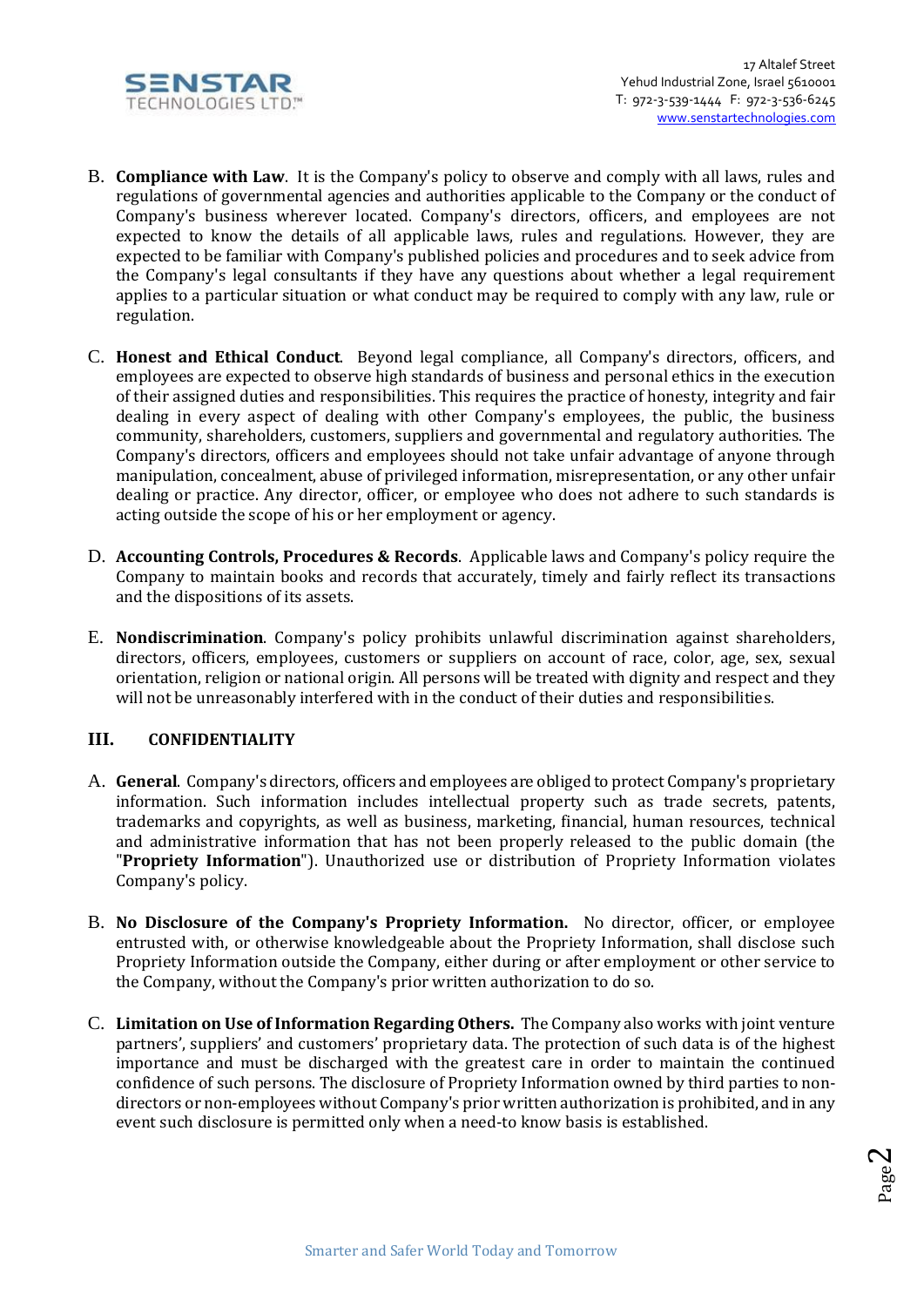

D. **Non Disclosure Agreements**. This policy applies to all employees without regard to whether or not such employees have signed confidentiality agreements, and is not a limitation or modification of such agreements.

### **IV. CONFLICTS OF INTEREST AND BUSINESS OPPORTUNITIES**

Company's policy prohibits conflicts between the Company's interests and the personal interests of our directors, officers and employees.

A. **Conflict of Interest.** A "conflict of interest" occurs when (i) one's personal interests interfere or may interfere in any manner, or appear to interfere, with the best interests of the Company (ii) a person takes actions or has interests that interfere with the ability to perform his or her work for the Company objectively and effectively (iii) a director, officer or employee of the Company, or a family member of each one of them or other Affiliates (as defined below) derives a personal benefit as a result of the director, officer or employee position in the Company.

"Affiliates" means family members and any entity that is directly or indirectly controlled by any director, officer or employee.

- B. **Corporate Opportunities**.As a director, officer or an employee of the Company you are prohibited from exploiting or usurping for your personal advantage, any opportunities that are discovered during the period of your engagement, through the use of Company's property, information or position, unless all required approvals are obtained. Similarly, you may not compete with the Company. As a director, officer or an employee of the Company you owe a duty of loyalty to the Company that mandates you to advance Company's business and legitimate interests whenever the opportunity to do so arises.
- C. It is against Company's policy to extend or maintain credit, to arrange for the extension of credit, or to renew an extension of credit, directly or indirectly to any Director or Executive Officer of the Company.
- D. **Examples (without limitation)**. A conflict of interest may arise when: (i) a person is having a financial interest in another entity and such other entity has a significant business relationship with, or is a direct competitor of, the Company, (ii) personal gifts, entertainment or other benefits are offered or accepted by persons doing business with, or on behalf of, the Company in an unreasonable way or not in the ordinary course of the business relationship. (iii) Hiring decisions that based on personal rather than business considerations, or hiring decisions that may cause inappropriate or improper situations such as hiring persons that previously employed by entities which engaged with the Company in its ordinary course of business, including independent auditors, customers and competitors, without the prior review by the Company's General Counsel (the "**General Counsel**") and the Company's Human Resource Manager.
- E. **Reporting**. Any officer, or employee who knows of any transaction or relationship that may reasonably arise a conflict of interest, should report it as soon as possible to the Company's Chief Executive Officer (the "**CEO**") and the General Counsel. To the extent that the identity of the reporter is a director or the CEO, such report shall be submitted to the Audit Committee member (the "Audit Committee member") instead of to the CEO.

### **V. PREVENTION OF CORRUPTION**

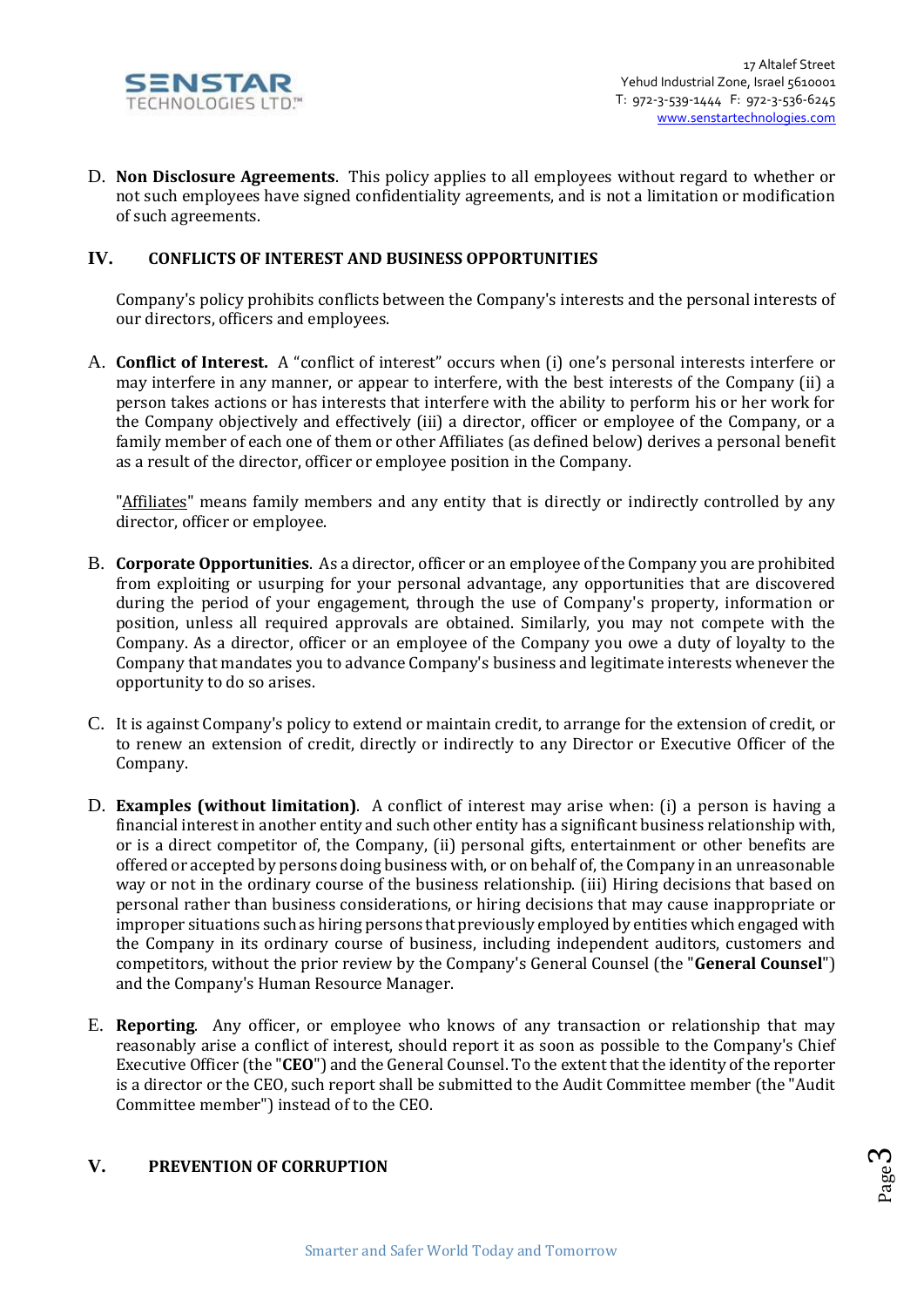

 The Company strictly prohibits the giving of any bribes or corrupt payments to local or foreign public officials, and has a "zero tolerance" policy for any acts of corruption. Thus, the Company has established a detailed anti-corruption compliance program (the "Compliance Program") dictating the manner of conduct in various situations that may expose the Company to corruption risks, and requires all executives and employees to adhere to its provisions.

## **VI. INTERNAL ACCOUNTING CONTROLS AND PROCEDURES FOR FINANCIAL REPORTING**

Company's policy is to maintain a system of internal accounting controls to ensure reliability and adequacy of the Company's books and records and proper recording of all transactions including dispositions of assets. The Company has adopted and implemented internal accounting controls, procedures and records to ensure, *inter alia*, the flow of information from all levels of the Company to the Company's Chief Financial Officer ("**CFO**") and the CEO. Full, fair, accurate, timely and understandable disclosure is required in all reports the Company files with the SEC and the Nasdaq Stock Market (or whatever national stock exchange the Company's securities are listed at the time.) These internal accounting controls, procedures and records are based on the following principles:

- A. **Authorization & Approval**. The transactions that are entered into, and recorded, by the Company in its books and records are those that specifically, properly and formally approved by a designated appointed director, officer or employee. Such approval shall be in accordance with the procedures and policies of the Company. In addition, it is necessary that documentary evidence shall verify the validity of each particular transaction. Any transaction that fulfills these conditions must be recorded in the Company's books and records.
- B. **Accounting**. The Company will record in its books and other records all the transactions that entered into by the Company. In order to ensure reliability and adequacy of Company's books and records, each entry to the books or records will be coded into an account which accurately and fairly reflects the true nature of the transaction.
- C. **Reporting & the Outside Counsel**. Company's policy is to provide appropriate disclosure in all reports and documents that the Company files with, or submits to, the SEC and the Nasdaq Stock Market (or whatever national stock exchange the Company's securities are listed at the time.). Such statements and reports shall reflect accurately and fairly the results of transactions entered into by the Company and permit proper accountability for the Company's assets. In addition, the directors, officers and employees shall cooperate with outside counsel with respect to such statements and reports.
- D. **Internal Audits.** The Company's internal auditors may examine and evaluate the implementation of the provisions and requirements of this Code with respect to their applicable internal control process. Any director, officer or employee who is familiar with any control failure regarding to this policy shall report it to the CFO and the Audit Committee**.**
- E. **Independent Auditors**. Company's books, records, premises and assets shall be available for review and audit by the company's independent auditors, provided that it is for the purpose of the preparation of the Company's financial reports or other disclosure which we are required to submit under any applicable law. In addition, the Company and its directors, officers and employees shall not conceal such information books and records from the independent auditors.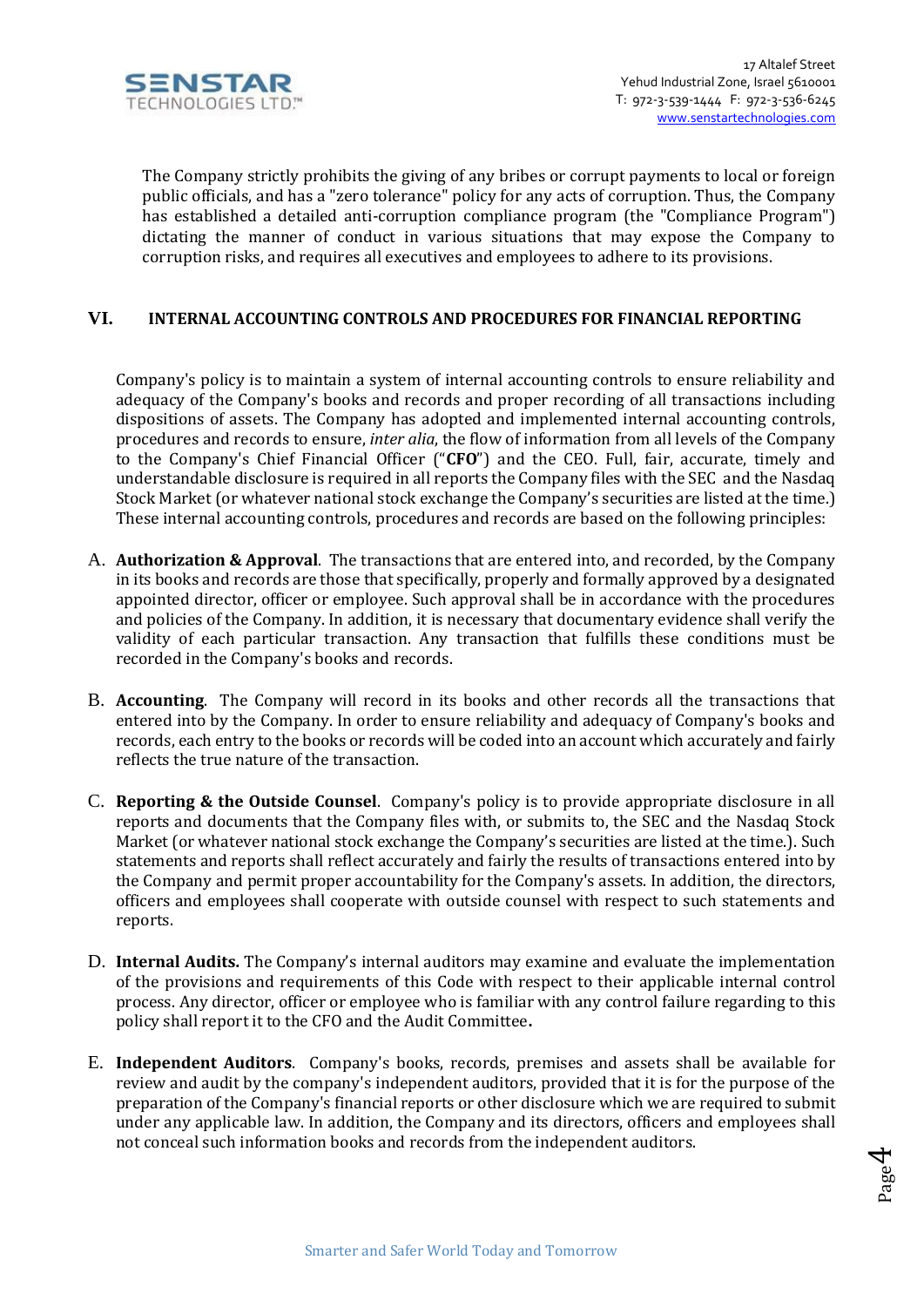

- F. **Compliance**. All directors, officers and employees shall comply at all times with generally accepted accounting principles and the Company's system of internal accounting controls.
- G. **Responsibility.** The CFO is primary responsible for the implementation and the maintenance of the internal accounting controls, procedures and records under the requirements of this Code.

### **VII. USE AND PUBLIC DISCLOSURE OF INSIDE INFORMATION**

- A. **The prohibition**. Since the Company's shares are publicly traded, all persons having "inside information" regarding Company's activities are subject to applicable laws and regulations against "insider trading". Violations of this prohibition against "insider trading" may subject you to criminal or civil liability, in addition to disciplinary action by the Company.
- B. **The Company's Inside Trading Policy**. In addition, the Company has adopted an "Insider Trading Policy" which determines rules and assumptions with respect to the trading of Company's securities during certain "blackout periods".
- C. **Other securities**. The prohibition on insider trading applies not only to the Company's securities, but also to securities of other companies, if you learn of material non-public information about these companies in the course of your engagement with the Company.

### **VIII. DISCIPLINARY**

A. **Violations.** Violating this Code is expressly outside the scope of the engagement of any director, officer or employee with the Company and will result in disciplinary measures against any director, officer, or employee who has violated this Code.

**Reporting.** Any director, officer or employee of the Company should promptly report violations of laws, rules, regulations or this Code in accordance with the Whistleblower Process which approved by the Company's Audit Committee and attached as **Exhibit A** hereto (the "**Whistleblower Process**"). In addition, the Company's employees are encouraged to talk to supervisors, managers or other appropriate personnel when in doubt about the best course of action in a particular situation.

B. **Investigation & Protection for Reporters.** All reports of violations of this Code will be promptly investigated in accordance with the Whistleblower Process. Any reporter will be protected from any adverse impact on his or her position and from any other form of retaliation resulting from his or her report provided that such report was done in good faith.

## **IX. ADOPTION, APPLICATION AND INTERPRETATION OF THE CODE**

- A. **Adoption and Amendment by the Board of Directors.** This Code has been adopted by the Board and may also be found on the company's website: [http://senstartechnologies.com](http://senstartechnologies.com/)[.](http://magal-s3.com/) This Code may be changed at any time by the Board without prior notice. Amendments that affect directors, CEO, CFO or other officers will be publicly disclosed as required by law or stock exchange regulation.
- B. **Waiver**. Waivers of the provisions of this Code may be granted or withheld from time to time by the Audit Committee in its sole discretion. Waivers are only effective if set forth in writing after full disclosure of the facts and circumstances surrounding the waiver. Waivers for the benefit of all employees shall be approved by the General Counsel and the CEO or by the Audit Committee

Page ம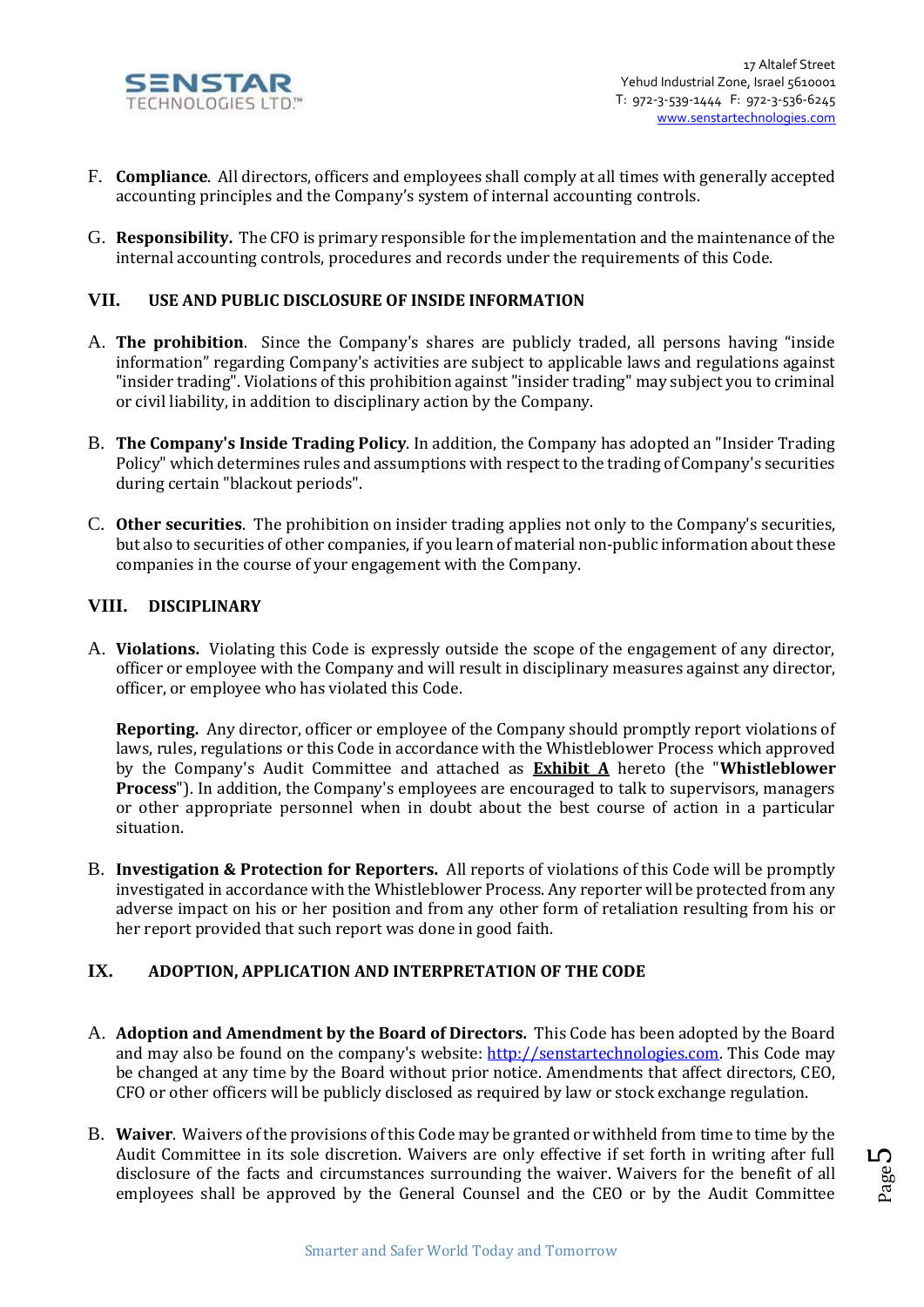

member instead of the CEO in the event that such waiver is for the benefit of a director or the CEO, prior to the Audit Committee discussion with respect to such waiver. All waivers granted pursuant to this provision shall be kept with the Company's Secretary.

- C. **Interpretation of the Code**. This Code was developed and is intended to be applied in good faith with reasonable business judgment. Unless the context otherwise requires: (i) a term has the meaning assigned to it by this Code; (ii) including means "including but not limited to"; (iii) "or" is disjunctive but not exclusive; (iv) words in the singular include the plural, and in the plural include the singular; and (v) each of the masculine, feminine and neuter genders includes the other genders. Final authority with respect to the interpretation of this Code rests with the Board and shall be final and binding.
- D. **No Limitation on Other Obligations**. Nothing contained in this Code is intended, or should be construed as, in any way limiting or reducing other obligations that any director, officer and employee may have to the Company or other persons or entities, including, but not limited to pursuant to the applicable law, employment agreement or otherwise.
- E. **No Third Party Rights**. This Code is intended to govern the relationship between the Company and its directors, officers and employees and shall not confer any rights or remedies upon any person or entity other than the Company and its directors, officers and employees.
- F. **Reports Relating to Financial Matters or Internal Controls**. If any report of wrongdoing relates to accounting, internal accounting control or auditing matters and such report is not provided directly to a member of the Audit Committee, a copy of the report will be promptly provided to the Audit Committee member assigned in the Code of Ethics and Business Conduct, and the Audit Committee may participate in the investigation and resolution of the matter.

#### **THIS CODE IS ONLY A GENERAL GUIDELINE. THIS CODE IS INTENDED AS A STATEMENT OF BASIC PRINCIPLES AND STANDARDS AND DOES NOT INCLUDE SPECIFIC RULES THAT APPLY TO EVERY SITUATION.**

**THIS CODE ALSO SHOULD BE VIEWED WITHIN THE FRAMEWORK OF COMPANY'S OTHER POLICIES, PRACTICES, INSTRUCTIONS AND THE REQUIREMENTS OF THE LAW. IN ADDITION, THE ABSENCE OF A SPECIFIC CORPORATE POLICY, PRACTICE OR INSTRUCTION COVERING A PARTICULAR SITUATION DOES NOT RELIEVE YOU OF THE RESPONSIBILITY FOR ACTING ETHICALLY UNDER THE CIRCUMSTANCES.**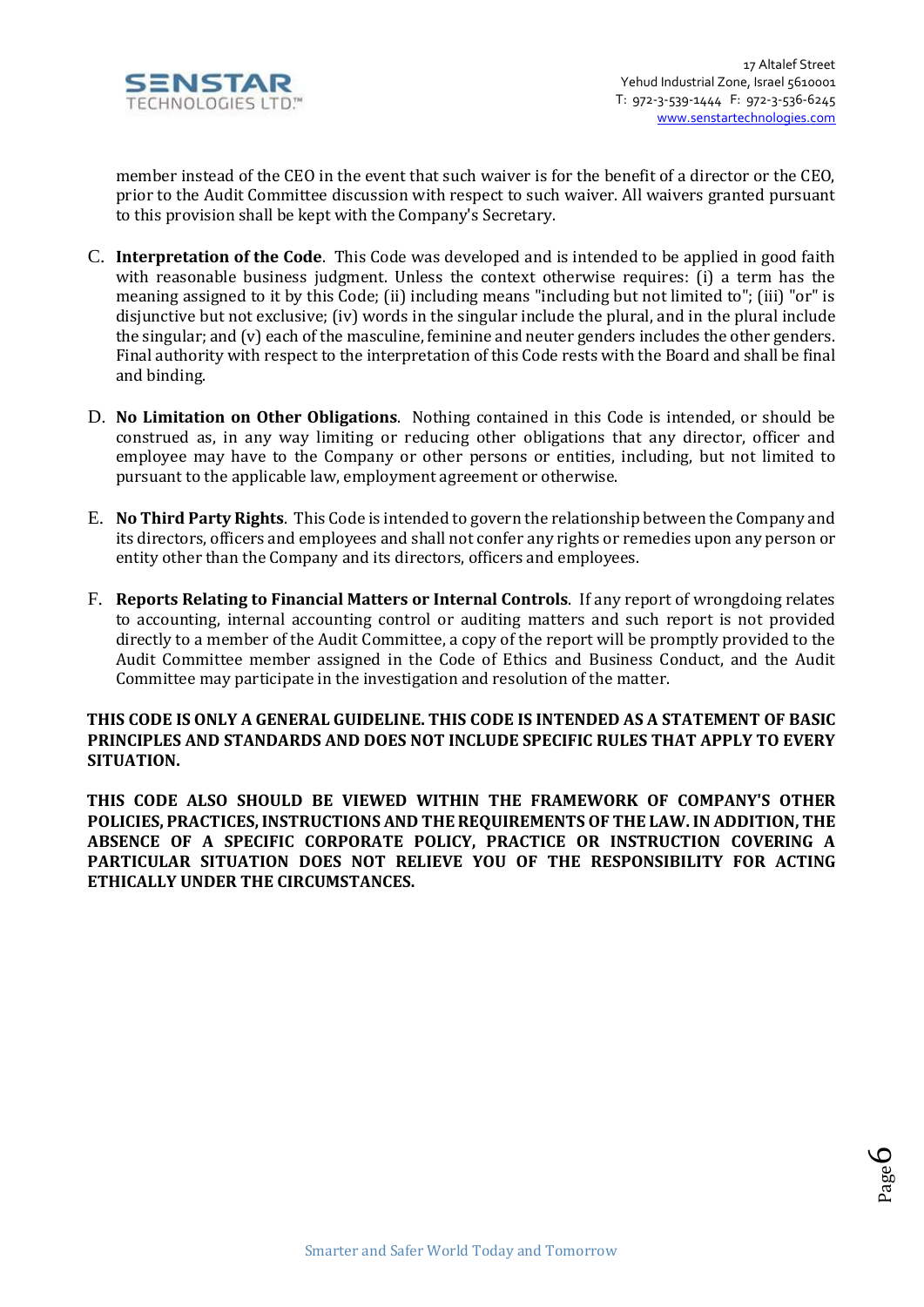

## **Exhibit A**

### **Reporting of violations of the Code**

Any officer or employee of Senstar or Senstar's subsidiaries, may bring information regarding illegal or unethical conduct to the attention of the Company's General Counsel and Compliance Officer of the Company, Mr. Doron Kerbel, Adv. (the "**General Counsel**") or to the designated member of the Audit Committee of the board of directors, Mr. Moshe Tsabari, through the means of contact detailed below.

Mr. Kerbel and Mr. Tsabari will supervise the handling of complaints concerning illegal or unethical conduct, including auditing matters, violations of the Company's code of ethics or of the Company's Compliance program.

Contact details:

Mr. Doron Kerbel

Tel: + 972 3 5391500; E-mail [doron.kerbel@senstar.com](mailto:doron.kerbel@senstar.com)

Mr. Moshe Tsabari

Tel: + 972 55 2226622; E-mail: tsabar 2011 @ gmail.com

In addition, the Company has established an anonymous hotline for reporting of violations of the Code of Ethics or the Compliance Program. Any reports may be submitted by phone or by E-mail**,** as per the contact details given below.

# **SENSTAR Compliance and Ethics hotline**

Tel: +972 3 5391581

Email: ComplianceHot-Line@senstar.com

Upon receipt of a complaint or a report, the receiver of the compliant will handle the compliant and: (i) will decide whether the complaint is indeed regarding an illegal or unethical conduct and (ii) to the extent possible, acknowledge receipt of the complaint to the reporting person.

The reports and complaints will be reviewed by the Audit Committee as well as the General Counsel and other professional functions in the Company, as the Company shall see fit to adequately handle such complaints or reports.

Confidentiality will be observed as fully as possible consistent with the need to conduct an adequate review. We will make all reasonable efforts to handle the procedures with discretion and protect the identity of those who complained as well as those who are being investigated. However, whenever it shall be necessary, and in order to conduct an appropriate review or to comply with any applicable law requirements, the Audit Committee, Board of Directors, independent auditors or others may become involved in the investigation results of these producer.

Page  $\overline{\phantom{a}}$